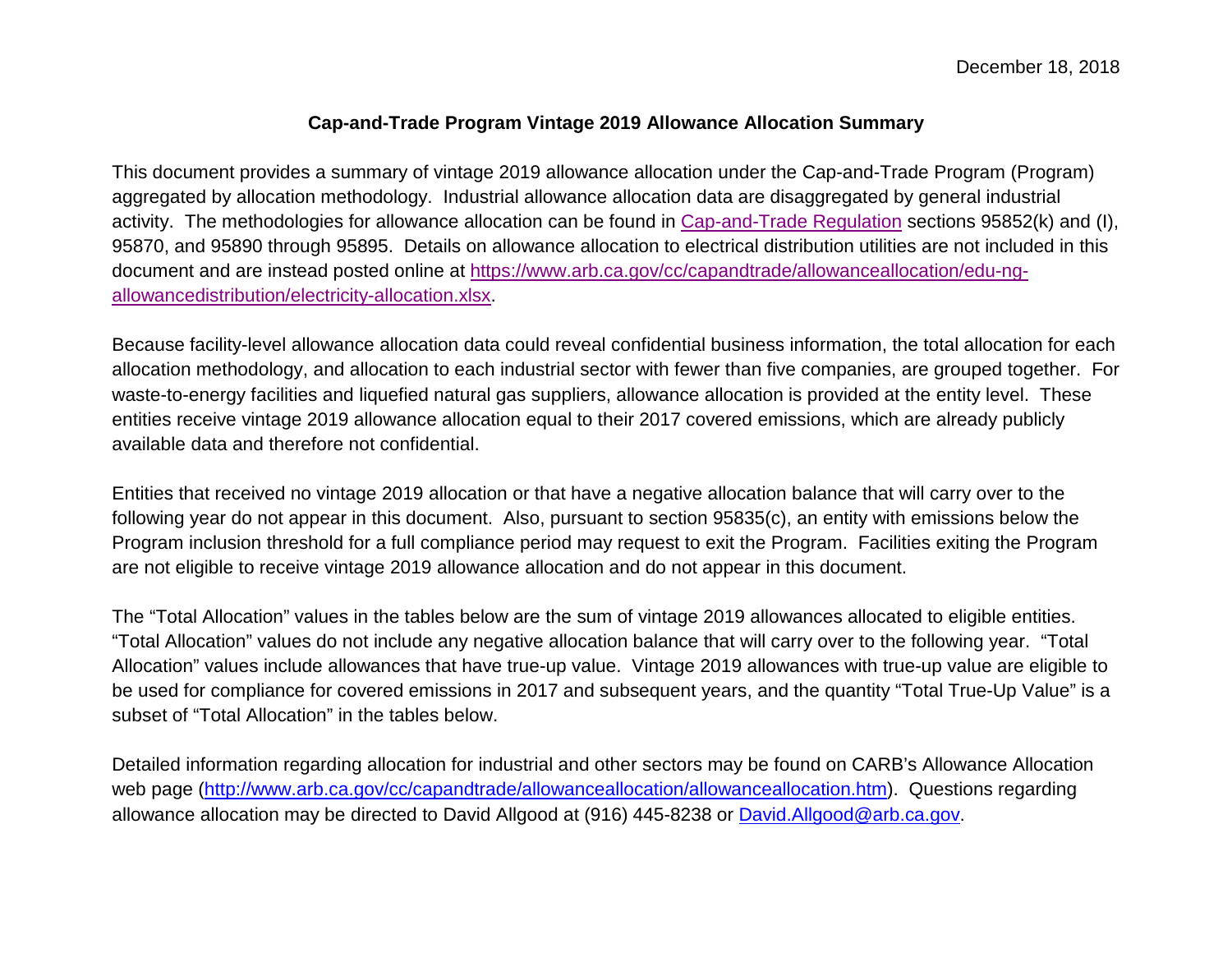| <b>Industrial Allocation</b>                            |                                                                             |                                                                                                                                                                  |                                                                                                                                                                                                                                                                                                                                                                                                                                                                                                                                                                                                                                                                                                                                                                                                                                                                                                                                                                                                                                                                                                                                                                                                                              |                              |
|---------------------------------------------------------|-----------------------------------------------------------------------------|------------------------------------------------------------------------------------------------------------------------------------------------------------------|------------------------------------------------------------------------------------------------------------------------------------------------------------------------------------------------------------------------------------------------------------------------------------------------------------------------------------------------------------------------------------------------------------------------------------------------------------------------------------------------------------------------------------------------------------------------------------------------------------------------------------------------------------------------------------------------------------------------------------------------------------------------------------------------------------------------------------------------------------------------------------------------------------------------------------------------------------------------------------------------------------------------------------------------------------------------------------------------------------------------------------------------------------------------------------------------------------------------------|------------------------------|
| <b>Category</b>                                         | <b>Total Allocation</b>                                                     | <b>NAICS Codes</b>                                                                                                                                               | <b>Facility Names</b>                                                                                                                                                                                                                                                                                                                                                                                                                                                                                                                                                                                                                                                                                                                                                                                                                                                                                                                                                                                                                                                                                                                                                                                                        | <b>Total</b><br># Facilities |
| Petroleum<br>Refining and<br><b>Hydrogen Production</b> | <b>Total Allocation:</b><br>22,123,115<br>Total True-Up Value:<br>2,463,877 | $\bullet$ 324110 - Petroleum<br>Refineries<br>• 324199 - All Other Petroleum<br>and Coal Products<br>Manufacturing<br>• 325120 - Industrial Gas<br>Manufacturing | 100002 - Tesoro Los Angeles Refinery -<br>$\bullet$<br><b>Wilmington Calciner</b><br>100127 - Air Products Wilmington Hydrogen<br>$\bullet$<br>Plant<br>100138 - Chevron Products Company - El<br>$\bullet$<br>Segundo Refinery, 90245<br>100217 - Torrance Refinery<br>$\bullet$<br>100303 - Phillips 66 Company - San<br>$\bullet$<br><b>Francisco Refinery</b><br>100329 - Phillips 66 Company - Los<br>$\bullet$<br>Angeles Refinery - Wilmington Plant<br>100351 - Phillips 66 Company - San<br>$\bullet$<br><b>Francisco Carbon Plant</b><br>100372 - Valero Refining Company -<br>$\bullet$<br>California, Benicia Refinery and Benicia<br><b>Asphalt Plant</b><br>100888 - Plains LPG Services/ Lone Star<br>$\bullet$<br>Frac & Isom Facility<br>100913 - Phillips 66 Company - Los<br>$\bullet$<br>Angeles Refinery - Carson Plant<br>100914 - Shell Oil Products US - Martinez<br>$\bullet$<br>101017 - Air Products & Chemicals, Inc.,<br>$\bullet$<br>Martinez<br>101053 - Praxair Inc.<br>$\bullet$<br>101162 - Lunday-Thagard Company DBA<br>$\bullet$<br>World Oil Refining<br>101205 - Ultramar Inc - Valero Wilmington<br>$\bullet$<br>101226 - Phillips 66 Company - Santa Maria<br>$\bullet$<br>Refinery | 27                           |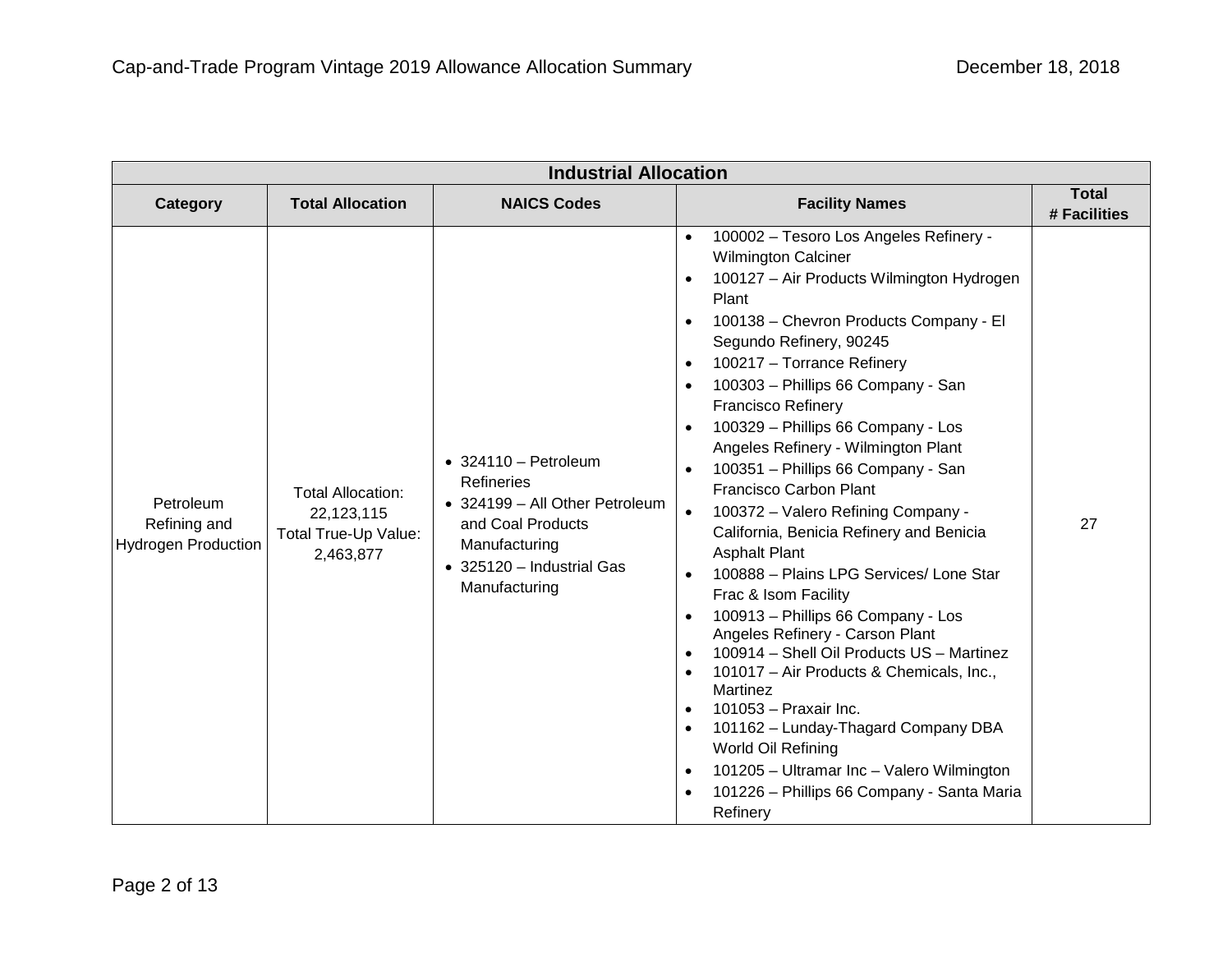| <b>Industrial Allocation</b>                                    |                         |                    |                                                                                                                                                                                                                                                                                                                                                                                                                                                                                                                                                                                                                                                                                                                             |                       |
|-----------------------------------------------------------------|-------------------------|--------------------|-----------------------------------------------------------------------------------------------------------------------------------------------------------------------------------------------------------------------------------------------------------------------------------------------------------------------------------------------------------------------------------------------------------------------------------------------------------------------------------------------------------------------------------------------------------------------------------------------------------------------------------------------------------------------------------------------------------------------------|-----------------------|
| Category                                                        | <b>Total Allocation</b> | <b>NAICS Codes</b> | <b>Facility Names</b>                                                                                                                                                                                                                                                                                                                                                                                                                                                                                                                                                                                                                                                                                                       | Total<br># Facilities |
| Petroleum Refining<br>and Hydrogen<br>Production<br>(Continued) | See Above               | • See Above        | 101239 - San Joaquin Refining Company<br>$\bullet$<br>101246 - Tesoro Los Angeles Refinery -<br>$\bullet$<br>Carson<br>101248 - Air Products Carson Hydrogen<br>$\bullet$<br>Plant<br>101331 - Tesoro Refining and Marketing<br>$\bullet$<br>Co. - Martinez<br>101384 - Chevron Products Company -<br>$\bullet$<br>Richmond Refinery, 94802<br>101507 - Kern Oil Refinery<br>$\bullet$<br>101512 - Air Products Manufacturing<br>$\bullet$<br><b>Corporation Sacramento</b><br>101701 - Air Liquide El Segundo Hydrogen<br>$\bullet$<br>Plant<br>101709 - DeMenno/Kerdoon<br>$\bullet$<br>101749 - Air Liquide Large Industries US<br>$\bullet$<br>L.P. - Rodeo Hydrogen Plant<br>104005 - Tricor Refining LLC<br>$\bullet$ | See Above             |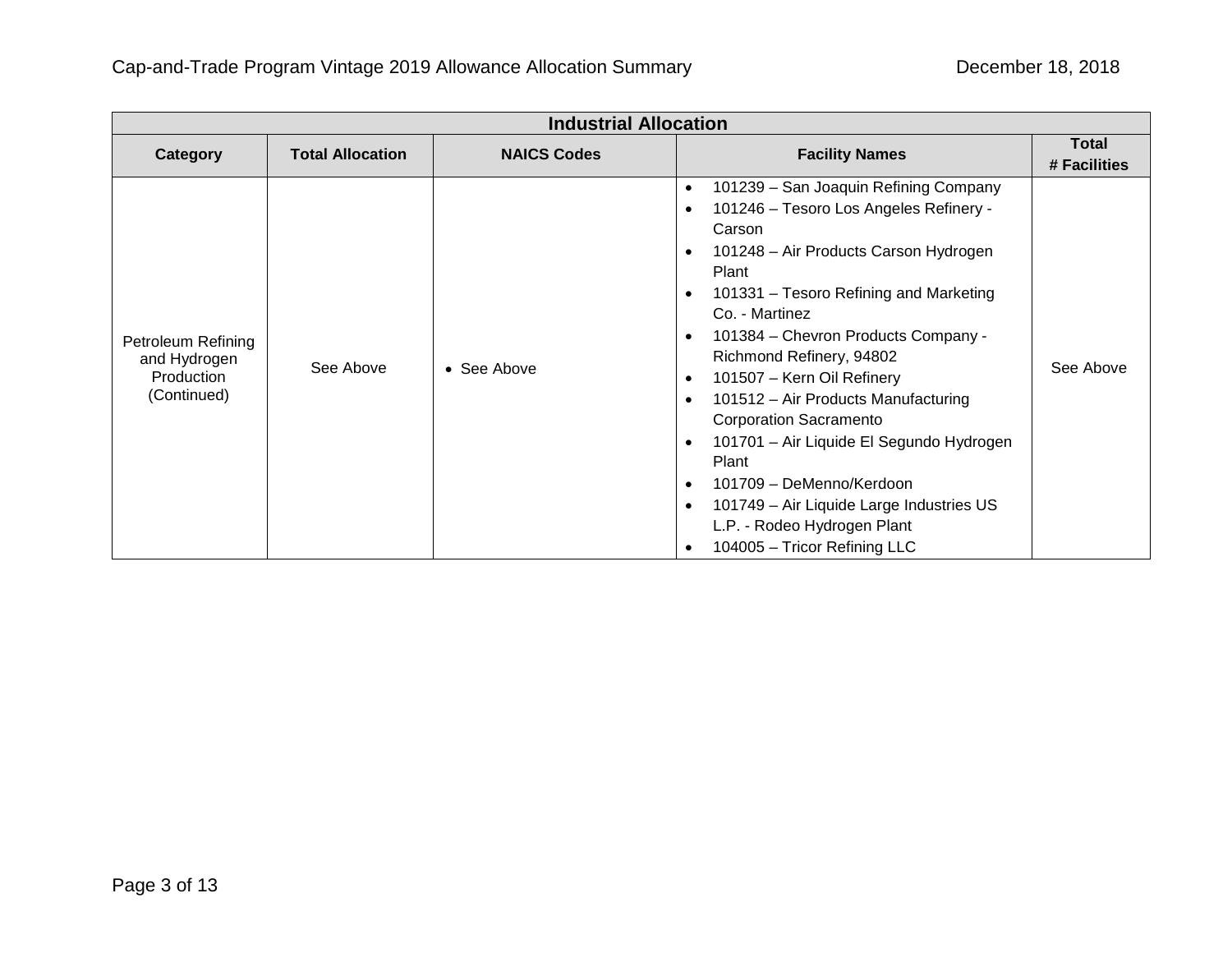| <b>Industrial Allocation</b>                        |                                                                          |                                                                                                         |                                                                                                                                                                                                                                                                                                                                                                                                                                                                                                                                                                                                                                                                                                                                                                                                                                               |                       |
|-----------------------------------------------------|--------------------------------------------------------------------------|---------------------------------------------------------------------------------------------------------|-----------------------------------------------------------------------------------------------------------------------------------------------------------------------------------------------------------------------------------------------------------------------------------------------------------------------------------------------------------------------------------------------------------------------------------------------------------------------------------------------------------------------------------------------------------------------------------------------------------------------------------------------------------------------------------------------------------------------------------------------------------------------------------------------------------------------------------------------|-----------------------|
| Category                                            | <b>Total Allocation</b>                                                  | <b>NAICS Codes</b>                                                                                      | <b>Facility Names</b>                                                                                                                                                                                                                                                                                                                                                                                                                                                                                                                                                                                                                                                                                                                                                                                                                         | Total<br># Facilities |
| Crude<br>Petroleum and<br>Natural Gas<br>Extraction | <b>Total Allocation:</b><br>7,756,711<br>Total True-Up Value:<br>157,286 | • 211111 - Crude Petroleum<br>and Natural Gas Extraction<br>• 211112 - Natural Gas Liquid<br>Extraction | 100888 - Plains LPG Services/ Lone Star<br>$\bullet$<br>Frac & Isom Facility<br>100895 - Berry Petroleum Company -<br>$\bullet$<br>Placerita<br>101231 - All American Oil and Gas Inc.<br>$\bullet$<br>101460 - TRC Cypress Group LLC<br>$\bullet$<br>101674 - Pacific Coast Energy Company LP<br>$\bullet$<br>101703 - Crestwood West Coast LLC<br>103016 - Sentinel Peak Resources - Arroyo<br><b>Grande Oil Production Facility</b><br>104011 - Chevron AAPG 740 Coastal Basin<br>104012 - Chevron AAPG 745 San Joaquin<br>$\bullet$<br>Basin<br>104013 - Chevron 17Z Gas Plant<br>$\bullet$<br>104014 - California Resources Elk Hills,<br>$\bullet$<br>LLC - 35R Gas Plant<br>104016 - Aera Energy San Joaquin Basin<br>$\bullet$<br>104017 - Aera Energy Ventura Basin<br>$\bullet$<br>104018 - Aera Energy Coastal Basins<br>$\bullet$ | 29                    |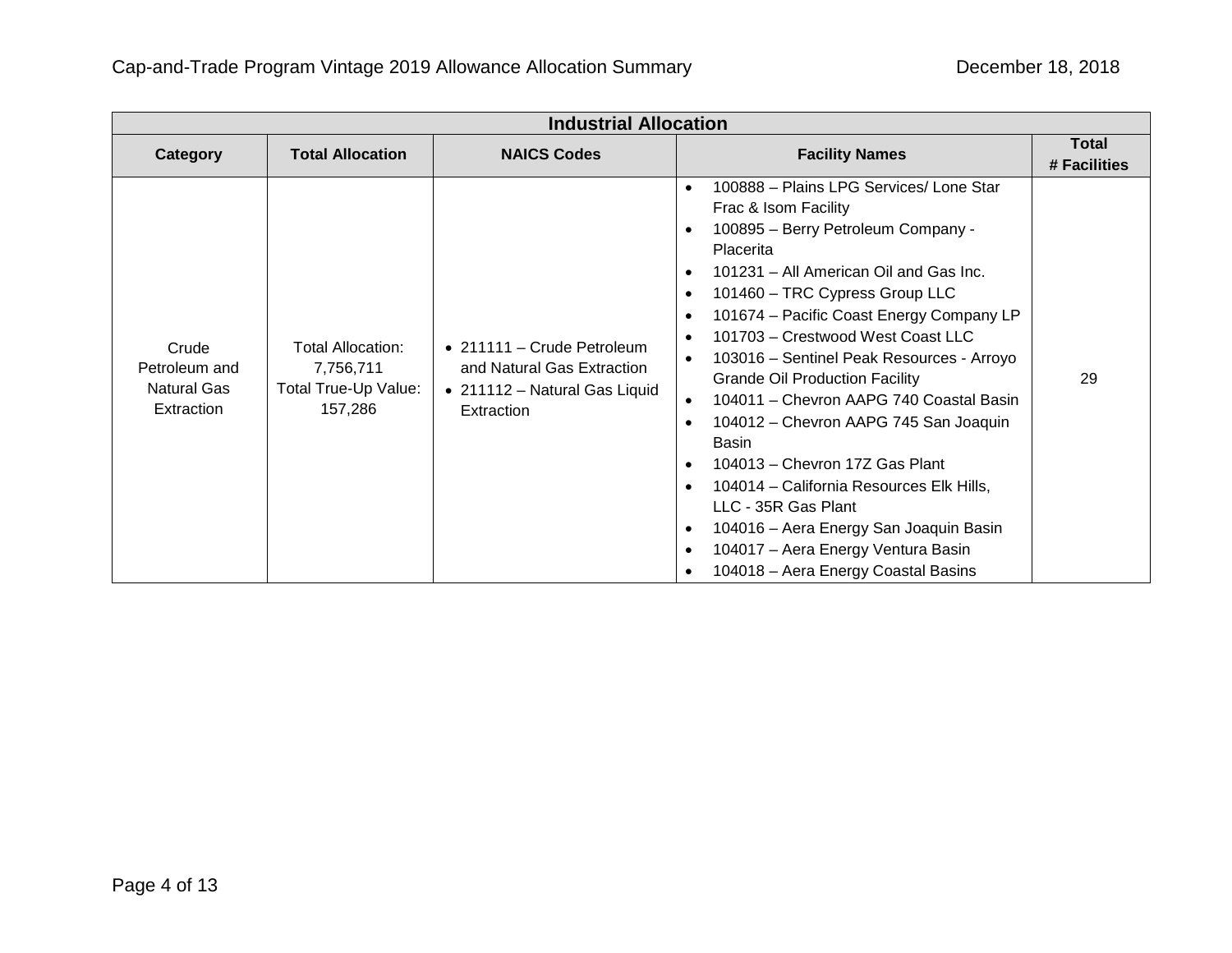| <b>Industrial Allocation</b>                                              |                         |                    |                                                                                                                                                                                                                                                                                                                                                                                                                                                                                                                                                                                                                                                                                                                                                                                                                                                                                                                                                                                                                                                                                                        |                              |
|---------------------------------------------------------------------------|-------------------------|--------------------|--------------------------------------------------------------------------------------------------------------------------------------------------------------------------------------------------------------------------------------------------------------------------------------------------------------------------------------------------------------------------------------------------------------------------------------------------------------------------------------------------------------------------------------------------------------------------------------------------------------------------------------------------------------------------------------------------------------------------------------------------------------------------------------------------------------------------------------------------------------------------------------------------------------------------------------------------------------------------------------------------------------------------------------------------------------------------------------------------------|------------------------------|
| Category                                                                  | <b>Total Allocation</b> | <b>NAICS Codes</b> | <b>Facility Names</b>                                                                                                                                                                                                                                                                                                                                                                                                                                                                                                                                                                                                                                                                                                                                                                                                                                                                                                                                                                                                                                                                                  | <b>Total</b><br># Facilities |
| Crude<br>Petroleum and<br><b>Natural Gas</b><br>Extraction<br>(Continued) | See Above               | See Above          | 104029 - California Resources Production<br>$\bullet$<br>Corporation - Sacramento Valley Basin 730<br>104030 - California Resources Production<br>$\bullet$<br>Corporation - San Joaquin Valley Basin 745<br>104033 - California Resources Production<br>$\bullet$<br>Corporation - SCVGP Gas Plant<br>104072 - California Resources Production<br>$\bullet$<br>Corporation - 760 Los Angeles Basin<br>104075 - BreitBurn Operating LP - Los<br>$\bullet$<br><b>Angeles Basin Facility</b><br>104081 - Sentinel Peak Resources - SJV<br>$\bullet$<br><b>Basin Facility</b><br>104090 - Signal Hill Petroleum Facilities<br>$\bullet$<br>104091 - Seneca San Joaquin Production<br><b>Facilities</b><br>104094 - Berry Petroleum Company - San<br>Joaquin Basin<br>104097 - Naftex Operating Company<br>104215 - E&B Natural Resources - San<br>$\bullet$<br>Joaquin Valley<br>104426 - Holmes Western Oil Corporation<br>$\bullet$<br>104458 - ERG Operating Company LLC.<br>750 Santa Maria Basin<br>104488 - Crimson Resource Management<br>Corp<br>104581 - Eagle Petroleum - Lynch Canyon<br>Field | See Above                    |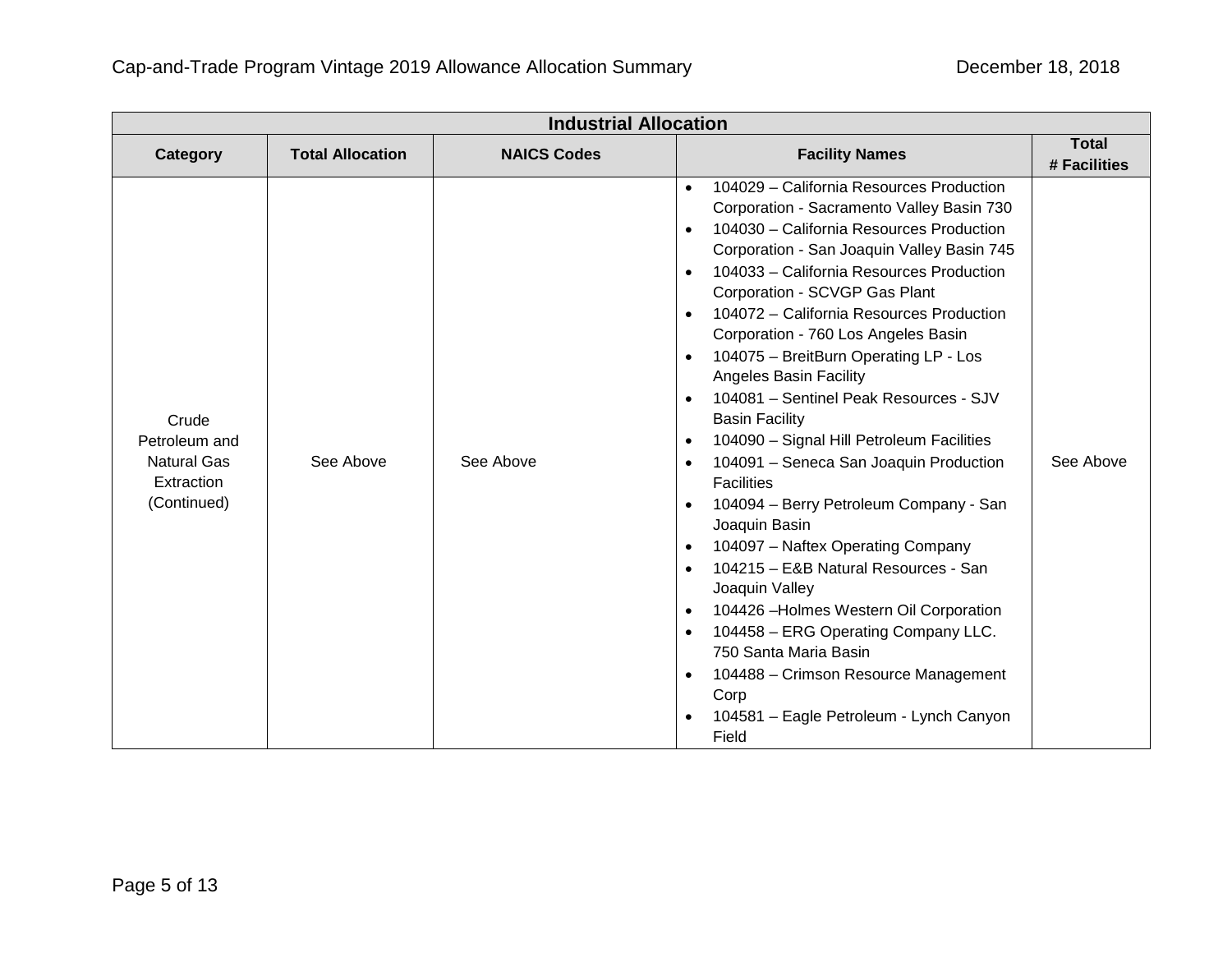| <b>Industrial Allocation</b>                                  |                                                                   |                                                                                                                                                                                               |                                                                                                                                                                                                                                                                                                                                                                                                                                                                                                                                                                                                                                                                                                                                                                                                                                                                 |                              |
|---------------------------------------------------------------|-------------------------------------------------------------------|-----------------------------------------------------------------------------------------------------------------------------------------------------------------------------------------------|-----------------------------------------------------------------------------------------------------------------------------------------------------------------------------------------------------------------------------------------------------------------------------------------------------------------------------------------------------------------------------------------------------------------------------------------------------------------------------------------------------------------------------------------------------------------------------------------------------------------------------------------------------------------------------------------------------------------------------------------------------------------------------------------------------------------------------------------------------------------|------------------------------|
| Category                                                      | <b>Total Allocation</b>                                           | <b>NAICS Codes</b>                                                                                                                                                                            | <b>Facility Names</b>                                                                                                                                                                                                                                                                                                                                                                                                                                                                                                                                                                                                                                                                                                                                                                                                                                           | <b>Total</b><br># Facilities |
| Cement, Lime,<br>Gypsum, and Clay<br>Product<br>Manufacturing | Total Allocation:<br>8,450,160<br>Total True-Up Value:<br>548,342 | • 327123 - Other Structural<br><b>Clay Product Manufacturing</b><br>$\bullet$ 327310 - Cement<br>Manufacturing<br>• 327410 - Lime Manufacturing<br>• 327420 - Gypsum Product<br>Manufacturing | 100013 - CalPortland Company Oro Grande<br>$\bullet$<br>Plant<br>101010 - Mitsubishi Cement 2000<br>$\bullet$<br>101029 - CalPortland Company, Mojave<br>$\bullet$<br>Plant<br>101265 - Lehigh Southwest Cement Co -<br>$\bullet$<br>Cupertino<br>101271 - U.S. Gypsum Co Plaster City Plant<br>$\bullet$<br>101314 - National Cement Company -<br>$\bullet$<br>Lebec<br>101381 - Lehigh Southwest Cement Co -<br>$\bullet$<br>Redding<br>101461 - Lehigh Southwest Cement Co -<br>$\bullet$<br>Tehachapi<br>101476 – Cemex Construction Materials<br>$\bullet$<br>Pacific LLC - Victorville Plant<br>101697 - New NGC, Inc - Long Beach<br>$\bullet$<br>101700 - Georgia-Pacific Gypsum LLC -<br>$\bullet$<br>Antioch<br>101715 - LWFP LLC<br>$\bullet$<br>104052 - Lhoist North America - Natividad<br>$\bullet$<br>Plant<br>104415 - New NGC, Inc - Richmond | 14                           |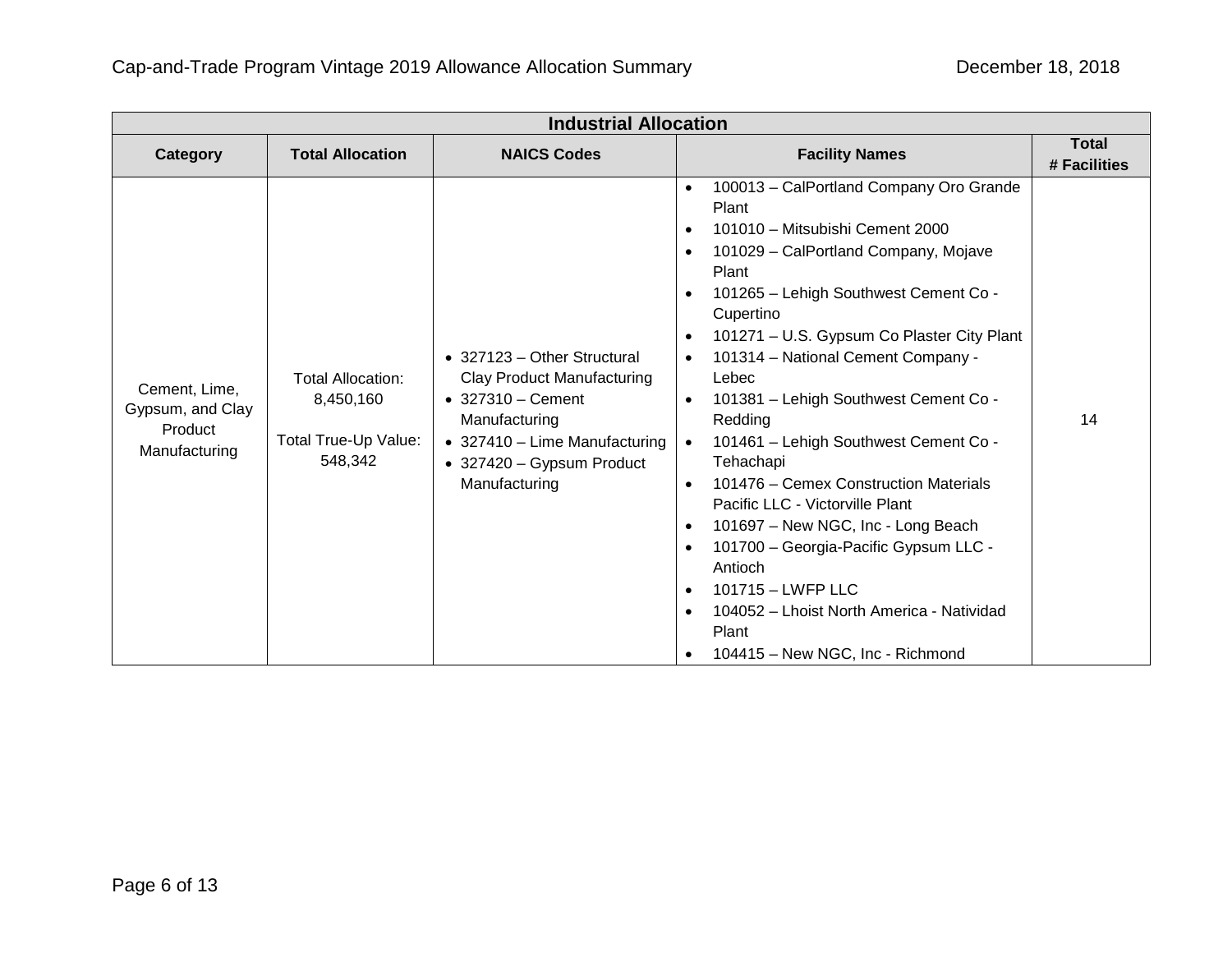| <b>Industrial Allocation</b>      |                                                                      |                                           |                                                                                                                                                                                                                                                                                                                                                                                                                                                                                                                                                                                                                                                                                                                                                                                                                                                                                                                                             |                              |
|-----------------------------------|----------------------------------------------------------------------|-------------------------------------------|---------------------------------------------------------------------------------------------------------------------------------------------------------------------------------------------------------------------------------------------------------------------------------------------------------------------------------------------------------------------------------------------------------------------------------------------------------------------------------------------------------------------------------------------------------------------------------------------------------------------------------------------------------------------------------------------------------------------------------------------------------------------------------------------------------------------------------------------------------------------------------------------------------------------------------------------|------------------------------|
| Category                          | <b>Total Allocation</b>                                              | <b>NAICS Codes</b>                        | <b>Facility Names</b>                                                                                                                                                                                                                                                                                                                                                                                                                                                                                                                                                                                                                                                                                                                                                                                                                                                                                                                       | <b>Total</b><br># Facilities |
| Fruit and<br>Vegetable<br>Canning | <b>Total Allocation:</b><br>292,309<br>Total True-Up Value:<br>1,581 | • 311421 - Fruit and Vegetable<br>Canning | 100936 - Campbell Soup Supply Company,<br>$\bullet$<br>L.L.C. - Dixon<br>100972 - Los Gatos Tomato Products<br>$\bullet$<br>101008 - Ingomar Packing Company<br>$\bullet$<br>101025 - Stanislaus Food Products<br>$\bullet$<br>101207 - Pacific Coast Producers<br>$\bullet$<br>101213 - Olam West Coast Inc- Lemoore<br>$\bullet$<br>101214 - Del Monte - Hanford<br>$\bullet$<br>101217 - Mizkan America Inc.<br>$\bullet$<br>101498 - Morning Star Packing Company -<br>$\bullet$<br>Los Banos<br>101499 - Liberty Packing - Los Banos<br>$\bullet$<br>(Morning Star)<br>101500 - Olam West Coast Inc - Williams<br>$\bullet$<br>101502 - Tomatek / Neil Jones Food<br>$\bullet$<br>Companies<br>101503 - ConAgra - Oakdale<br>$\bullet$<br>101504 - J.G. Boswell Tomato Company<br>$\bullet$<br>Kings<br>101536 - Morning Star Packing Company -<br>$\bullet$<br>Williams<br>101705 - J. G. Boswell Tomato Company<br>$\bullet$<br>Kern | 16                           |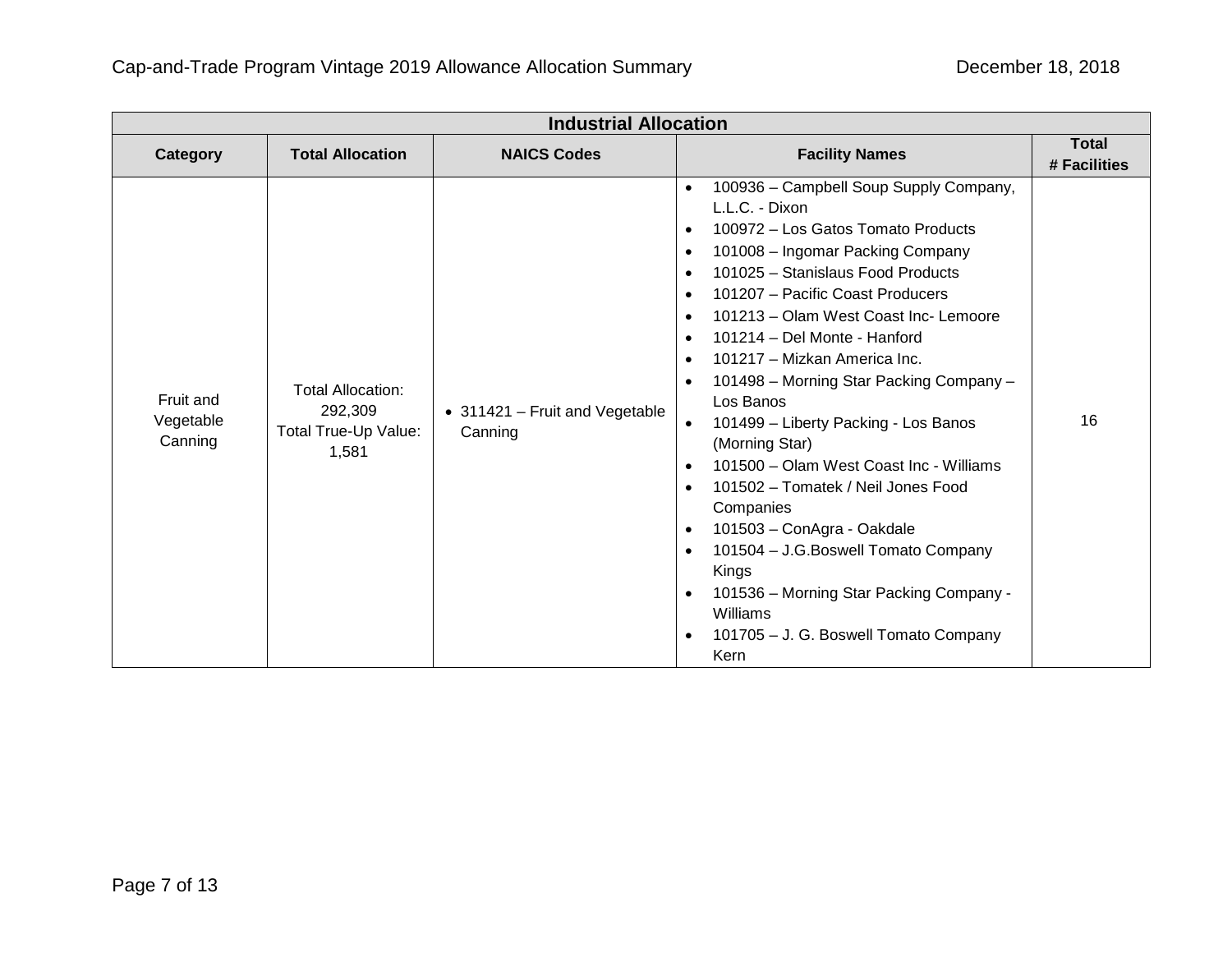| <b>Industrial Allocation</b> |                                                                       |                                                                                                                                                                                                                                                                                                                                                                                                                                                                           |                                                                                                                                                                                                                                                                                                                                                                                                                                                                                                                                                                                                                                                                                                                                         |                              |
|------------------------------|-----------------------------------------------------------------------|---------------------------------------------------------------------------------------------------------------------------------------------------------------------------------------------------------------------------------------------------------------------------------------------------------------------------------------------------------------------------------------------------------------------------------------------------------------------------|-----------------------------------------------------------------------------------------------------------------------------------------------------------------------------------------------------------------------------------------------------------------------------------------------------------------------------------------------------------------------------------------------------------------------------------------------------------------------------------------------------------------------------------------------------------------------------------------------------------------------------------------------------------------------------------------------------------------------------------------|------------------------------|
| Category                     | <b>Total Allocation</b>                                               | <b>NAICS Codes</b>                                                                                                                                                                                                                                                                                                                                                                                                                                                        | <b>Facility Names</b>                                                                                                                                                                                                                                                                                                                                                                                                                                                                                                                                                                                                                                                                                                                   | <b>Total</b><br># Facilities |
| Other Food<br>Manufacturing  | <b>Total Allocation:</b><br>489,080<br>Total True-Up Value:<br>73,089 | • 111419 - Other Food Crops<br><b>Grown Under Cover</b><br>$\bullet$ 311313 - Beet Sugar<br>Manufacturing<br>$\bullet$ 311423 – Dried and<br>Dehydrated Food<br>Manufacturing<br>• 311615 - Poultry Processing<br>• 311911 - Roasted Nuts and<br><b>Peanut Butter Manufacturing</b><br>• 311919 - Other Snack Food<br>Manufacturing<br>$\bullet$ 311991 - Perishable<br><b>Prepared Food Manufacturing</b><br>$\bullet$ 312120 - Breweries<br>$\bullet$ 312130 – Wineries | 100958 - E & J Gallo Winery - Fresno<br>$\bullet$<br>101235 - Frito Lay - Kern Plant<br>$\bullet$<br>101241 - Spreckels Sugar Company, Inc.-<br><b>Brawley</b><br>101284 - Olam West Coast Inc. - Gilroy<br>$\bullet$<br>101315 - Sensient Natural Ingredients LLC<br>$\bullet$<br>101473 - Anheuser-Busch LLC - Los<br>$\bullet$<br>Angeles Brewery<br>101519 - CP Kelco San Diego<br>$\bullet$<br>101575 - Foster Poultry Farms - Livingston<br>Complex, 95334<br>101693 - Wm. Bolthouse Farms, Inc.<br>101736 - WP&A Lost Hills<br>$\bullet$<br>104069 - Olam West Coast, Inc. -<br>Firebaugh<br>104207 - Frito Lay - Modesto<br>104359 - Windset Farms<br>$\bullet$<br>104709 - SunSelect Produce (California)<br>$\bullet$<br>Inc. | 14                           |
| <b>Dairies</b>               | <b>Total Allocation:</b><br>238,836<br>Total True-Up Value:<br>8,438  | $\bullet$ 311513 - Cheese<br>Manufacturing<br>$\bullet$ 311514 - Dry, Condensed,<br>and Evaporated Dairy<br><b>Product Manufacturing</b>                                                                                                                                                                                                                                                                                                                                  | 100959 - California Dairies, Inc. Fresno<br>$\bullet$<br>101186 - Saputo Cheese USA Inc. - Paige<br>$\bullet$<br>101190 - California Dairies, Inc. Turlock<br>$\bullet$<br>101197 - California Dairies, Inc. Visalia<br>$\bullet$<br>101288 - Hilmar Cheese Company<br>$\bullet$<br>101465 - Land O' Lakes, Inc.<br>$\bullet$<br>101509 - California Dairies, Inc. Tipton<br>$\bullet$<br>101716 - Leprino Foods - Lemoore West<br>$\bullet$                                                                                                                                                                                                                                                                                            | 8                            |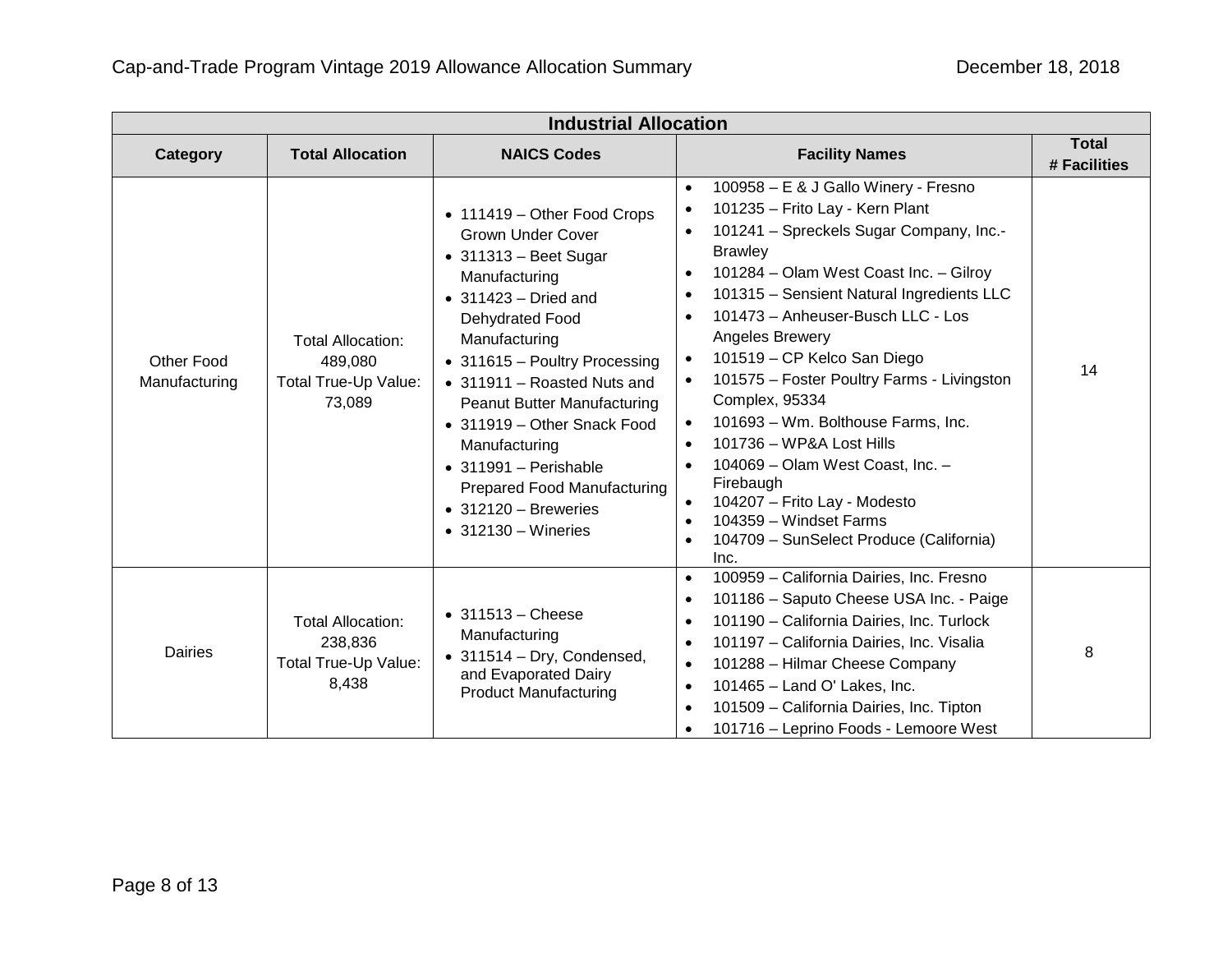| <b>Industrial Allocation</b> |                                                                       |                                                                                                                                                   |                                                                                                                                                                                                                                                                                                                                                                                                                                                                                               |                       |
|------------------------------|-----------------------------------------------------------------------|---------------------------------------------------------------------------------------------------------------------------------------------------|-----------------------------------------------------------------------------------------------------------------------------------------------------------------------------------------------------------------------------------------------------------------------------------------------------------------------------------------------------------------------------------------------------------------------------------------------------------------------------------------------|-----------------------|
| Category                     | <b>Total Allocation</b>                                               | <b>NAICS Codes</b>                                                                                                                                | <b>Facility Names</b>                                                                                                                                                                                                                                                                                                                                                                                                                                                                         | Total<br># Facilities |
| Glass<br>Manufacturing       | <b>Total Allocation:</b><br>617,690<br>Total True-Up Value:<br>35,691 | $\bullet$ 327211 - Flat Glass<br>Manufacturing<br>• 327213 - Glass Container<br>Manufacturing<br>$\bullet$ 327993 – Mineral Wool<br>Manufacturing | 100917 - CertainTeed Corporation<br>$\bullet$<br>101154 - Owens Corning Insulating<br>$\bullet$<br>Systems LLC, Santa Clara<br>101183 - Owens-Brockway Glass Container<br>$\bullet$<br>Tracy<br>101342 - Ardagh Glass Inc.<br>$\bullet$<br>101475 - Owens-Brockway Glass Container<br>$\bullet$<br>Vernon<br>101513 - Vitro Flat Glass LLC<br>$\bullet$<br>101721 - Guardian Industries LLC<br>$\bullet$<br>103018 - Gallo Glass Company<br>$\bullet$<br>104122 - Johns Manville<br>$\bullet$ | 9                     |
| Paper<br>Manufacturing       | Total Allocation:<br>494,942<br>Total True-Up Value:<br>25,635        | $\bullet$ 322121 - Paper (except<br>Newsprint) Mills<br>• 322130 - Paperboard Mills                                                               | 100195 - New-Indy Ontario LLC Linerboard<br>$\bullet$<br>Mill<br>100962 - Kimberly Clark Worldwide Inc.<br>$\bullet$<br>101356 - New-Indy Oxnard LLC<br>$\bullet$<br>101582 - The P&G Paper Products Co.<br>$\bullet$<br>104135 - California Paperboard Corporation<br>$\bullet$<br>104136 - Newark Pacific Paperboard<br>$\bullet$                                                                                                                                                           | 6                     |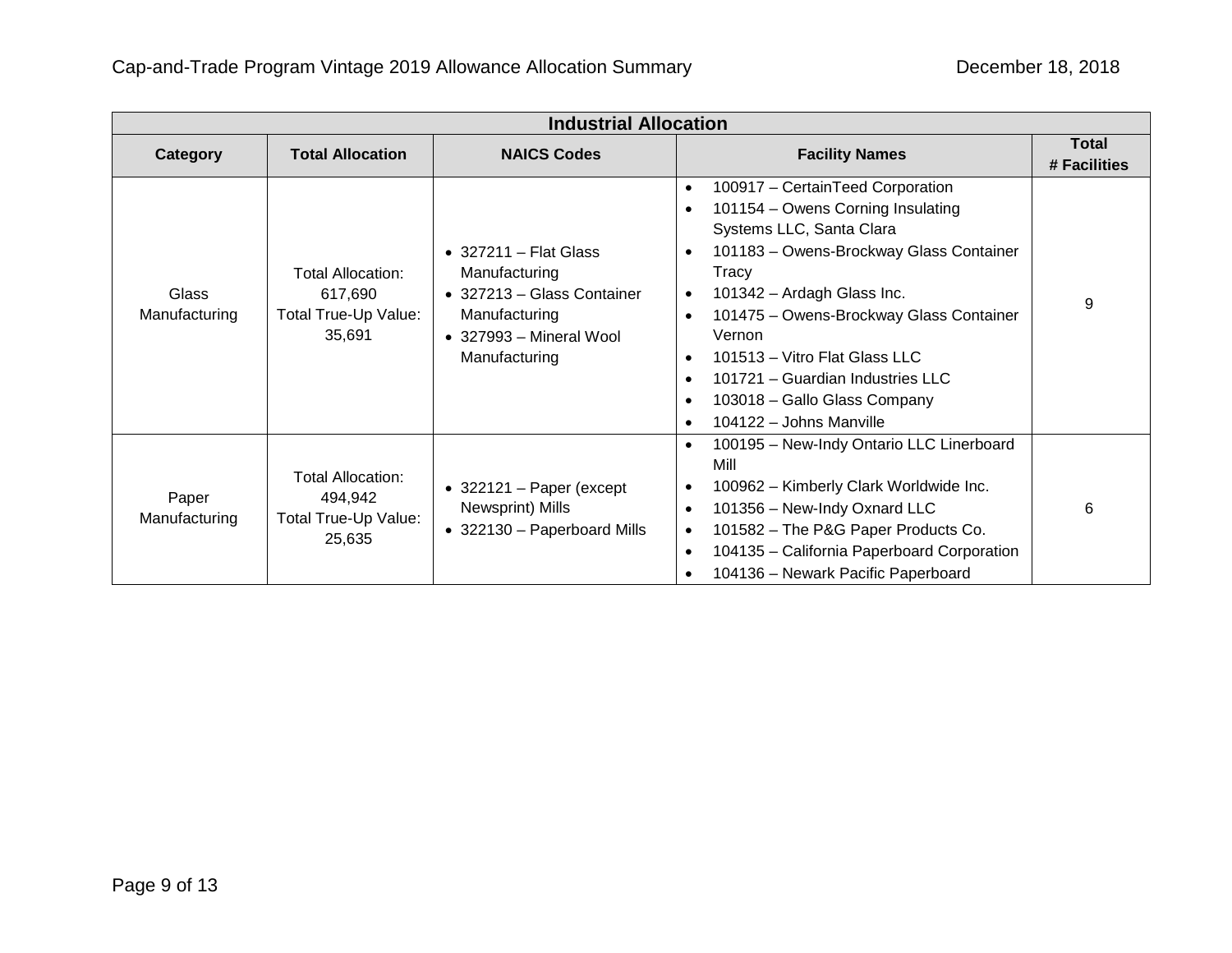| <b>Industrial Allocation</b>                                    |                                                                       |                                                                                                                                                                                                                                                                                                                                                               |                                                                                                                                                                                                                                                                                                                                                                                                                                                                                                                                                               |                              |
|-----------------------------------------------------------------|-----------------------------------------------------------------------|---------------------------------------------------------------------------------------------------------------------------------------------------------------------------------------------------------------------------------------------------------------------------------------------------------------------------------------------------------------|---------------------------------------------------------------------------------------------------------------------------------------------------------------------------------------------------------------------------------------------------------------------------------------------------------------------------------------------------------------------------------------------------------------------------------------------------------------------------------------------------------------------------------------------------------------|------------------------------|
| Category                                                        | <b>Total Allocation</b>                                               | <b>NAICS Codes</b>                                                                                                                                                                                                                                                                                                                                            | <b>Facility Names</b>                                                                                                                                                                                                                                                                                                                                                                                                                                                                                                                                         | <b>Total</b><br># Facilities |
| Metal<br>Processing and<br>Manufacturing                        | <b>Total Allocation:</b><br>416,533<br>Total True-Up Value:<br>61,894 | • 331111 - Iron and Steel Mills<br>• 331221 - Rolled Steel Shape<br>Manufacturing<br>$\bullet$ 331314 - Secondary<br>Smelting and Alloying of<br>Aluminum<br>$\bullet$ 331492 - Secondary<br>Smelting, Refining, and<br>Alloying of Nonferrous Metal<br>(except Copper and<br>Aluminum)<br>$\bullet$ 331511 - Iron Foundries<br>• 332112 - Nonferrous Forging | 100952 - TST Inc.<br>$\bullet$<br>100953 - Vista Metals Corp.<br>$\bullet$<br>100954 - California Steel Industries<br>$\bullet$<br>101068 - USS-POSCO Industries<br>$\bullet$<br>101073 - TAMCO<br>$\bullet$<br>101469 - United States Pipe & Foundry Co.<br>$\bullet$<br><b>LLC</b><br>101734 - Carlton Forge Works<br>$\bullet$<br>104197 - Quemetco, Inc.<br>104329 - Shultz Steel Company<br>$\bullet$<br>104358 - Schlosser Forge Company<br>$\bullet$                                                                                                   | 10                           |
| Chemical,<br>Biological, and<br>Pharmaceutical<br>Manufacturing | <b>Total Allocation:</b><br>395,648<br>Total True-Up Value:<br>33,575 | • 325188 - All Other Basic<br>Inorganic Chemical<br>Manufacturing<br>$\bullet$ 325193 - Ethyl Alcohol<br>Manufacturing<br>$\bullet$ 325199 - All Other Basic<br><b>Organic Chemical</b><br>Manufacturing<br>• 325412 - Pharmaceutical<br><b>Preparation Manufacturing</b><br>$\bullet$ 325414 - Biological Product<br>(except Diagnostic)<br>Manufacturing    | 100259 - Eco Services - Dominguez<br>$\bullet$<br>100389 - Braun Medical Inc<br>$\bullet$<br>101451 - Genentech Inc South San<br>$\bullet$<br>Francisco<br>101685 - Pixley Cogeneration Partners /<br>$\bullet$<br>Calgren Renewable Fuels<br>101733 - Dow Chemical Company -<br>$\bullet$<br>Pittsburg<br>104048 - Pacific Ethanol Stockton, LLC<br>$\bullet$<br>104347 - Aemetis Advanced Fuels Keyes,<br>$\bullet$<br>Inc.<br>104423 - Procter & Gamble Manufacturing<br>$\bullet$<br>Co. - Sacramento<br>104540 - Pacific Ethanol Madera LLC<br>$\bullet$ | 9                            |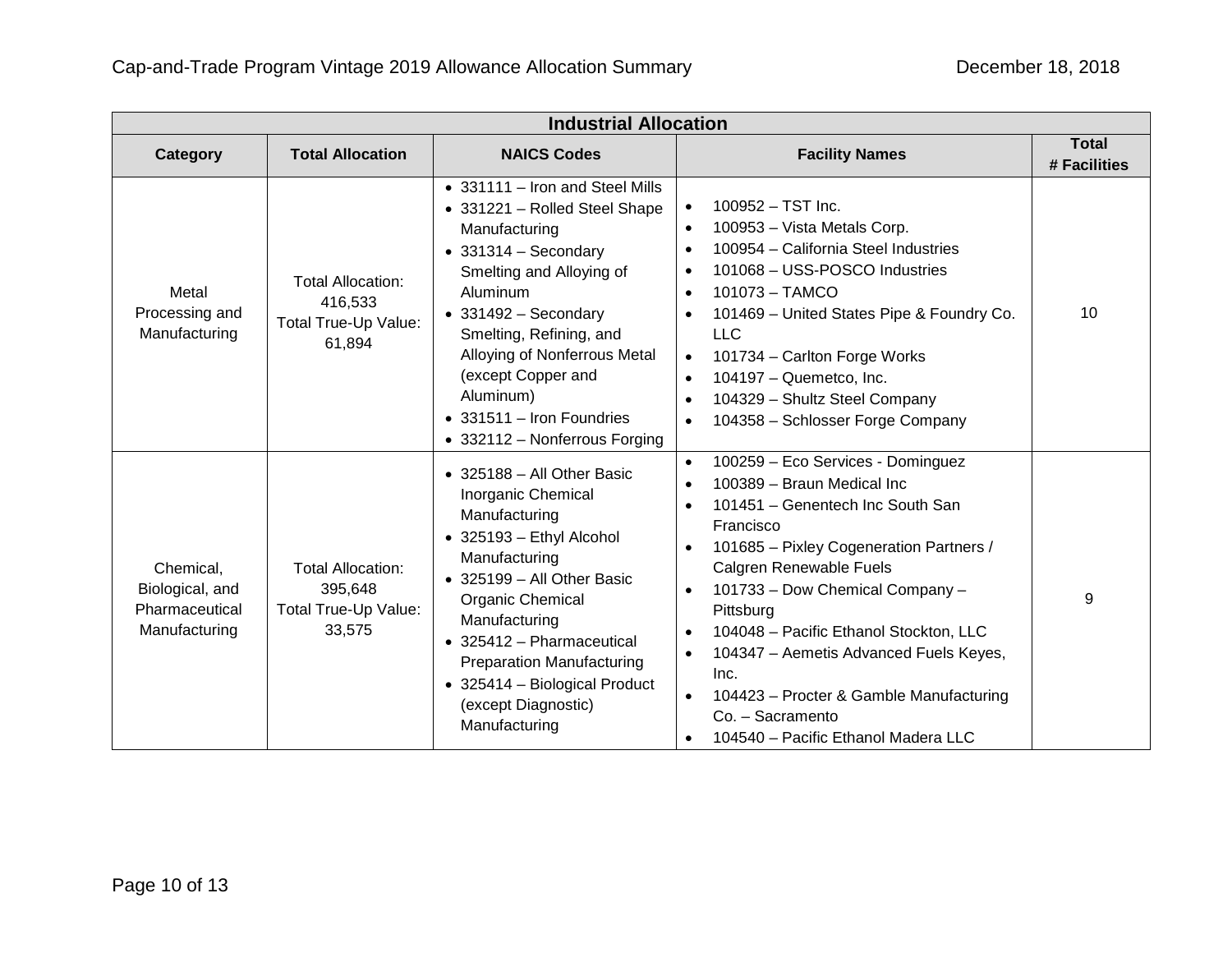| <b>Industrial Allocation and Legacy Contract Allocation</b>                 |                                                                  |                                                                                                                                                                                                                                                                                                                                      |                                                                                                                                                                                                                                                                                                          |                              |
|-----------------------------------------------------------------------------|------------------------------------------------------------------|--------------------------------------------------------------------------------------------------------------------------------------------------------------------------------------------------------------------------------------------------------------------------------------------------------------------------------------|----------------------------------------------------------------------------------------------------------------------------------------------------------------------------------------------------------------------------------------------------------------------------------------------------------|------------------------------|
| Category                                                                    | <b>Total Allocation</b>                                          | <b>NAICS Codes (for Industrial</b><br><b>Allocation Recipients Only)</b>                                                                                                                                                                                                                                                             | <b>Facility Names</b>                                                                                                                                                                                                                                                                                    | <b>Total</b><br># Facilities |
| Miscellaneous<br>Industrial Facilities<br>and Legacy Contract<br>Allocation | Total Allocation:<br>1,908,175<br>Total True-Up Value:<br>83.673 | • 211112 – Fossil Fuel Electric<br><b>Power Generation</b><br>$\bullet$ 212391 - Potash, Soda, and<br><b>Borate Mineral Mining</b><br>$\bullet$ 212399 - All Other<br>Nonmetallic Mineral Mining<br>$\bullet$ 333611 - Turbine and<br>Turbine Generator Set Units<br>Manufacturing<br>$\bullet$ 336111 - Automobile<br>Manufacturing | 100011 - Searles Valley Minerals Inc.<br>100252 - Sacramento Municipal Utility<br>District (SMUD) SCA<br>$100300 - U.S.$ Borax<br>٠<br>101118 - Solar Turbines Incorporated -<br>Kearny Mesa<br>101243 - Dicalite Minerals Corp.<br>101318 - Imerys Minerals California, Inc.<br>$104516 - Tesla$ Motors |                              |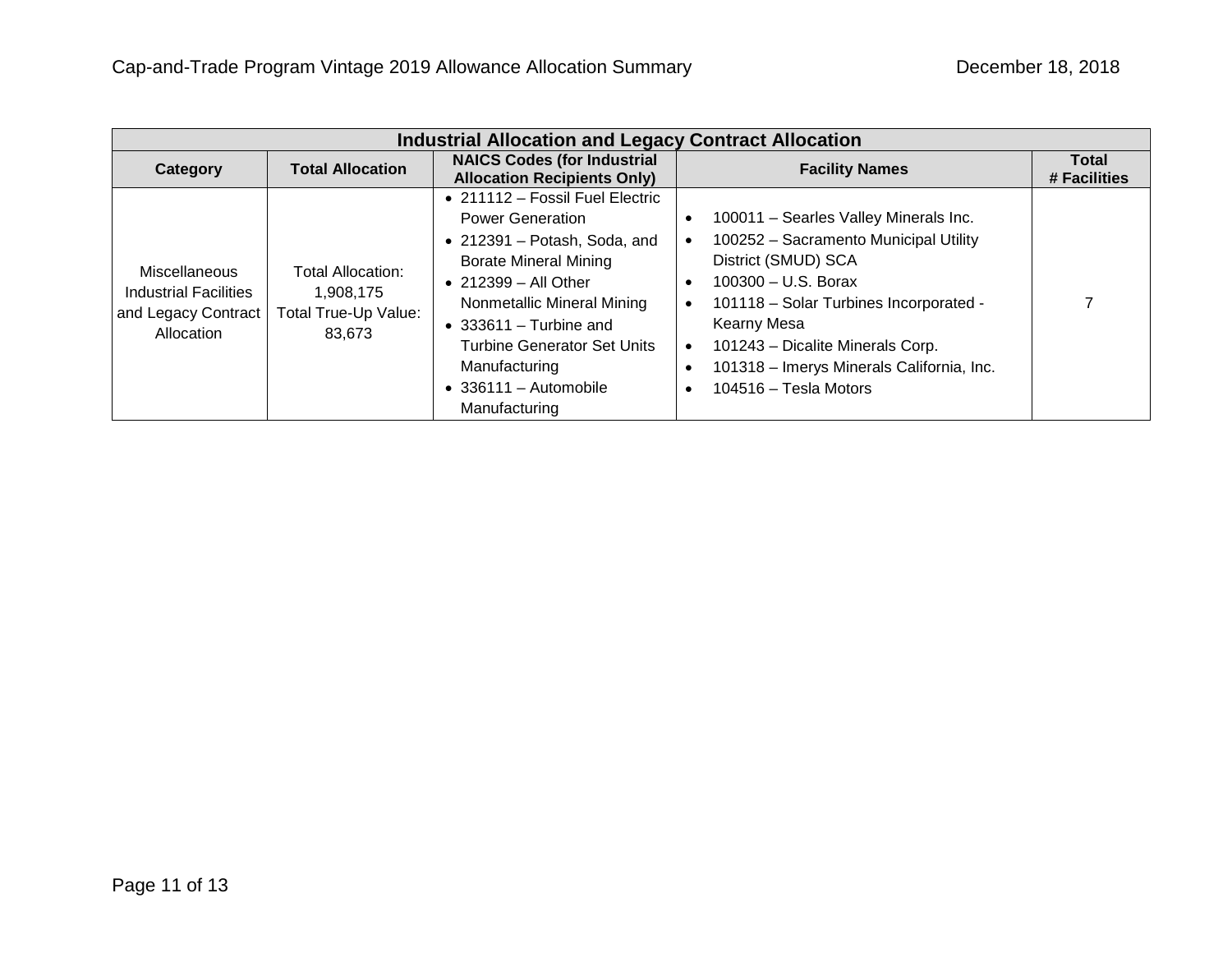| <b>Natural Gas Supplier Allocation</b> |                            |                                                                                                                                                                                                                                                                                                                                                                                                                                 |                            |
|----------------------------------------|----------------------------|---------------------------------------------------------------------------------------------------------------------------------------------------------------------------------------------------------------------------------------------------------------------------------------------------------------------------------------------------------------------------------------------------------------------------------|----------------------------|
| <b>Total Allocation</b>                | <b>Total True-Up Value</b> | <b>Facility Names</b>                                                                                                                                                                                                                                                                                                                                                                                                           | <b>Total</b><br># Entities |
| 41,753,424                             |                            | 5002 - Southern California Gas Company<br>5003 - Long Beach Gas & Oil Dept (LBGO)<br>٠<br>5008 - City of Vernon, Gas Municipal Utility Department<br>$\bullet$<br>5011 - City of Palo Alto - Gas Utility<br>$\bullet$<br>5013 - Southwest Gas Distribution Facilities<br>٠<br>104024 – Pacific Gas and Electric Company (PG&E) - Supplier of<br>Natural Gas<br>104085 - San Diego Gas and Electric (SDG&E) - Local Distribution |                            |

| <b>Universities and Public Service Facilities</b> |                            |                                                                                                                                                                                                                                                                                                                                                                                                                                                                                                                                                                                                                                                                                                                                                                                                                                                                                                         |                       |
|---------------------------------------------------|----------------------------|---------------------------------------------------------------------------------------------------------------------------------------------------------------------------------------------------------------------------------------------------------------------------------------------------------------------------------------------------------------------------------------------------------------------------------------------------------------------------------------------------------------------------------------------------------------------------------------------------------------------------------------------------------------------------------------------------------------------------------------------------------------------------------------------------------------------------------------------------------------------------------------------------------|-----------------------|
| <b>Total Allocation</b>                           | <b>Total True-Up Value</b> | <b>Facility Names</b>                                                                                                                                                                                                                                                                                                                                                                                                                                                                                                                                                                                                                                                                                                                                                                                                                                                                                   | Total<br># Facilities |
| 875,442                                           | 0                          | 100207 - Loma Linda University<br>$\bullet$<br>100235 - California State University Channel Islands<br>$\bullet$<br>100273 - University of California, Santa Cruz, UCSC EH&S Office<br>$\bullet$<br>100305 - University of California, Davis<br>$\bullet$<br>100327 - California Institute of Technology (CalTech)<br>$\bullet$<br>100328 - Civic Center Cogen, LA County<br>$\bullet$<br>100997 - University of California, Los Angeles, UCLA<br>$\bullet$<br>101296 - University of California, Irvine<br>$\bullet$<br>101305 - University of California, San Diego, UCSD<br>$\bullet$<br>101399 - California State University, San Diego<br>$\bullet$<br>101416 - University of California, San Francisco<br>$\bullet$<br>104068 - UC Davis Medical Center<br>$\bullet$<br>104372 - University of California, Santa Barbara<br>$\bullet$<br>104514 - University of California, Berkeley<br>$\bullet$ | 14                    |